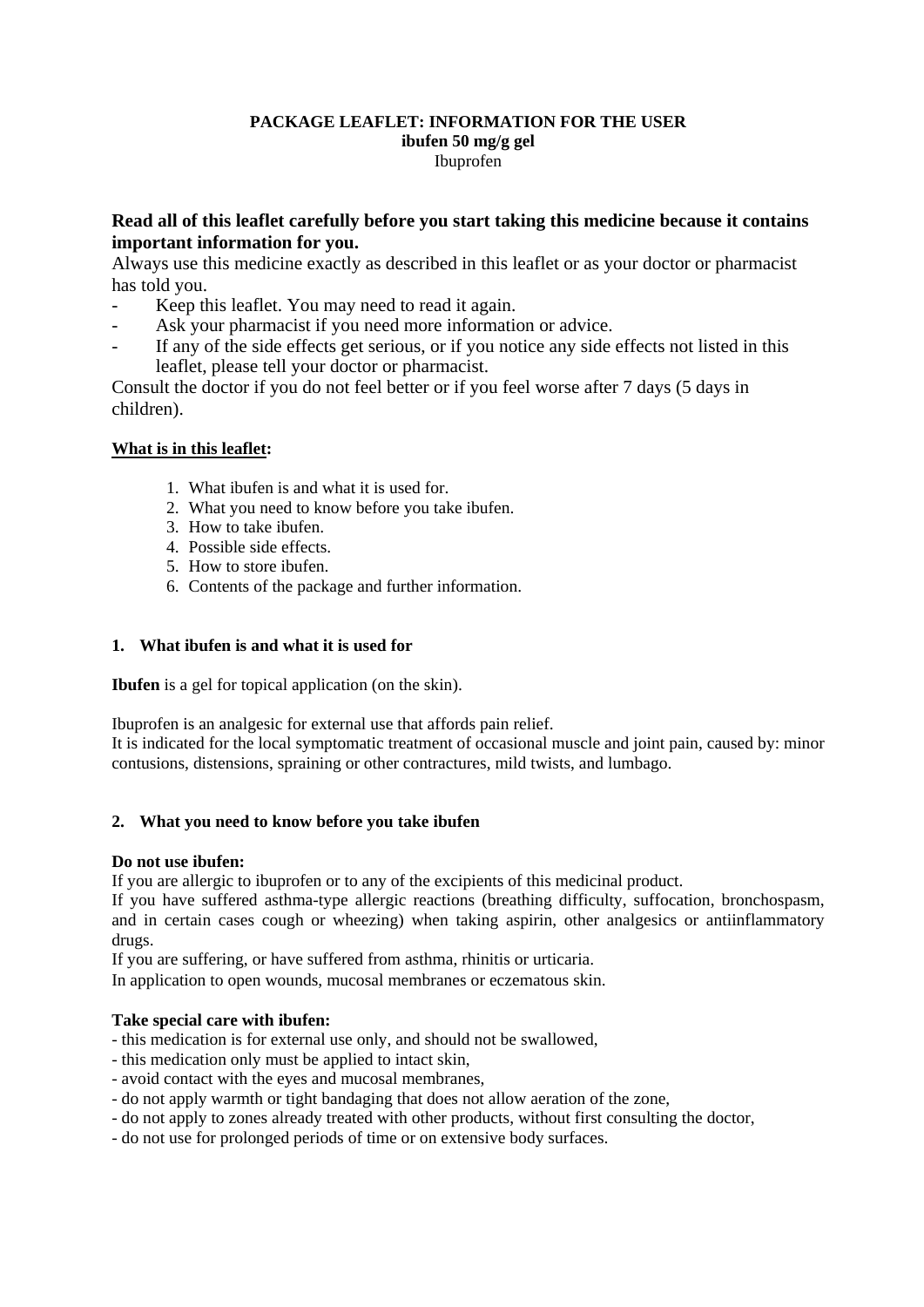If you have some other disease or have some kind of allergy, consult your doctor or pharmacist before taking this medicine.

Do not exceed the dose recommended in section 3 How to take ibufen.

If the symptoms worsen or last more than 7 days (5 days in children), or if you observe irritation or reddening of the zone, suspend the treatment and consult the doctor.

### **Taking other medicines:**

Please inform your doctor or pharmacist if you are taking or have recently taken any other medicines, even those not prescribed.

### **Pregnancy:**

Consult your doctor or pharmacist before taking any medicine. Pregnant women should consult the doctor or pharmacist before using this medicine.

### **Breastfeeding:**

Consult your doctor or pharmacist before taking any medicine. Nursing women should consult the doctor or pharmacist before using this medicine.

### **Driving and using machines:**

No effects have been reported on the ability to drive and use machines when this medicine is used externally on the skin.

### **3. How to take ibufen**

Follow these directions exactly unless otherwise instructed by your doctor.

If you think the effects of ibufen are too strong or too weak, consult your doctor or pharmacist.

Ibufen is a medicine for external use only (on the skin). At first application, you can use the cap to perforate the tube.

Adults and adolescents (over 12 years of age): apply a fine gel layer to the painful zone, three or four times a day.

Apply the medication gently massaging to help it penetrate, and wash your hands after each application, in order to eliminate any remaining traces of the product.

Do not apply for more than 7 consecutive days.

#### **Use in children:**

Do not use this medication in children under 12 years of age.

# **If you use more ibufen than you should:**

Since this product is used externally, symptoms of intoxication are unlikely.

If you use more ibufen than you should, or in the event of accidental ingestion, immediately report to a medical centre or call the Toxicology Information Service, specifying the medicine and the amount taken. Take this leaflet with you if possible.

# **If you forget to use ibufen**

Do not apply a double dose to make up for a forgotten dose.

#### **If you stop using ibufen**

If you have any further questions on the use of this product, ask your doctor or pharmacist.